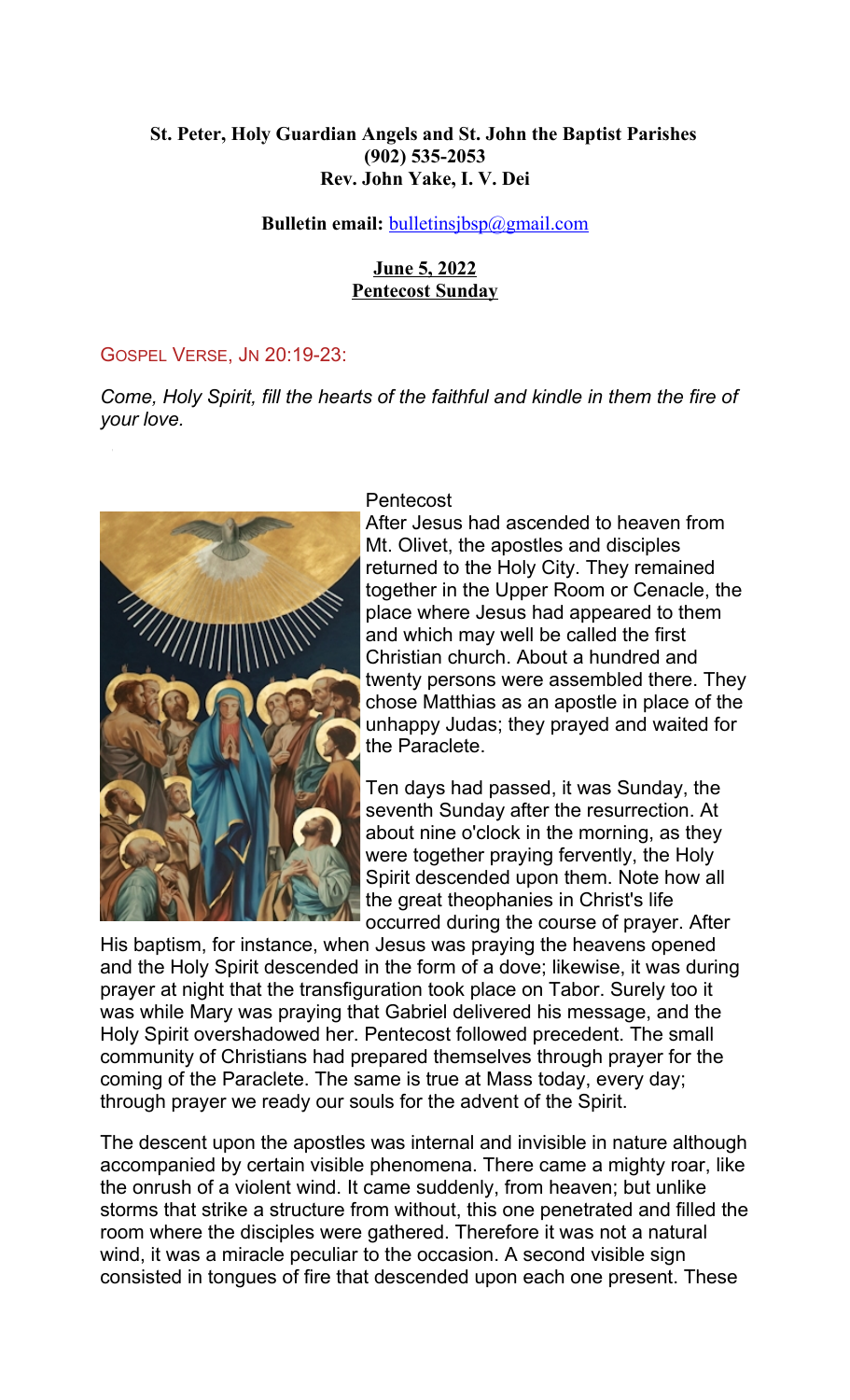fiery tongues gave visible evidence that the Holy Spirit had descended upon them.

Today at Mass, particularly at holy Communion, the power of the Holy Spirit will come down upon us; fiery tongues will not be seen, but invisible tongues of fire will not be absent. There was still another external manifestation of the Holy Spirit; the apostles and disciples were enabled to speak various languages.

After the roar of the wind many of Jerusalem's pilgrims hurried to the Cenacle. Pentecost was one of the three festivals which obliged all Jews to be present in Jerusalem. Jews from distant lands, and Jewish converts from paganism too, attended these feasts. As a result, a colorful crowd speaking a variety of languages surrounded the house. Now the apostles, who so shortly before had hid in fear behind locked doors, came forth and courageously walked among the multitude speaking to each in his native tongue. It was indeed amazing! Galileans, and multilingual?

But the malicious too were present; they had the answer. Nothing marvelous at all! Those Galileans were simply drunk, and their drunken babble sounded like a foreign language! Peter showed no hesitation in answering the charge. None of their number, he said, were intoxicated; it was but nine o'clock in the morning, and at that hour men usually are sober. What the multitude saw was, in fact, the fulfillment of Joel's prophecy: In those days (of the Messiah), God will pour forth His Spirit upon men and they will prophesy. . . . Then the apostle pointed his words more directly against the accusers: they had killed Jesus, had nailed Him to the Cross; but God had awakened Him and after His departure to heaven, He sent the Holy Spirit.



The pilgrims who had heard Peter give this first pentecostal sermon "were pierced to the heart and said: Brethren, what shall we do? But Peter said to them: Repent and be baptized; and you will receive the gift of the Holy Spirit." Three thousand responded.

One final question: why the miracle of tongues? In answer, recall the story regarding the tower of Babel. Puffed up by pride, men attempted to build a tower that would touch the heavens. To punish their sin, God confused their speech. Sin causes confusion and division. Now Christ came to gather all men into His Church and thereby to unite them to Himself. This should result in creating but one family of nations again. To this blessed state the miracle of tongues points.

Yes, even we as individuals have a gift of tongues which all men can understand. It is the gift of love infused into us by the Holy Spirit. Love unites, love is a common language, by means of love we can speak to all nations.

Excerpted from *The Church's Year of Grace*, Pius Parsch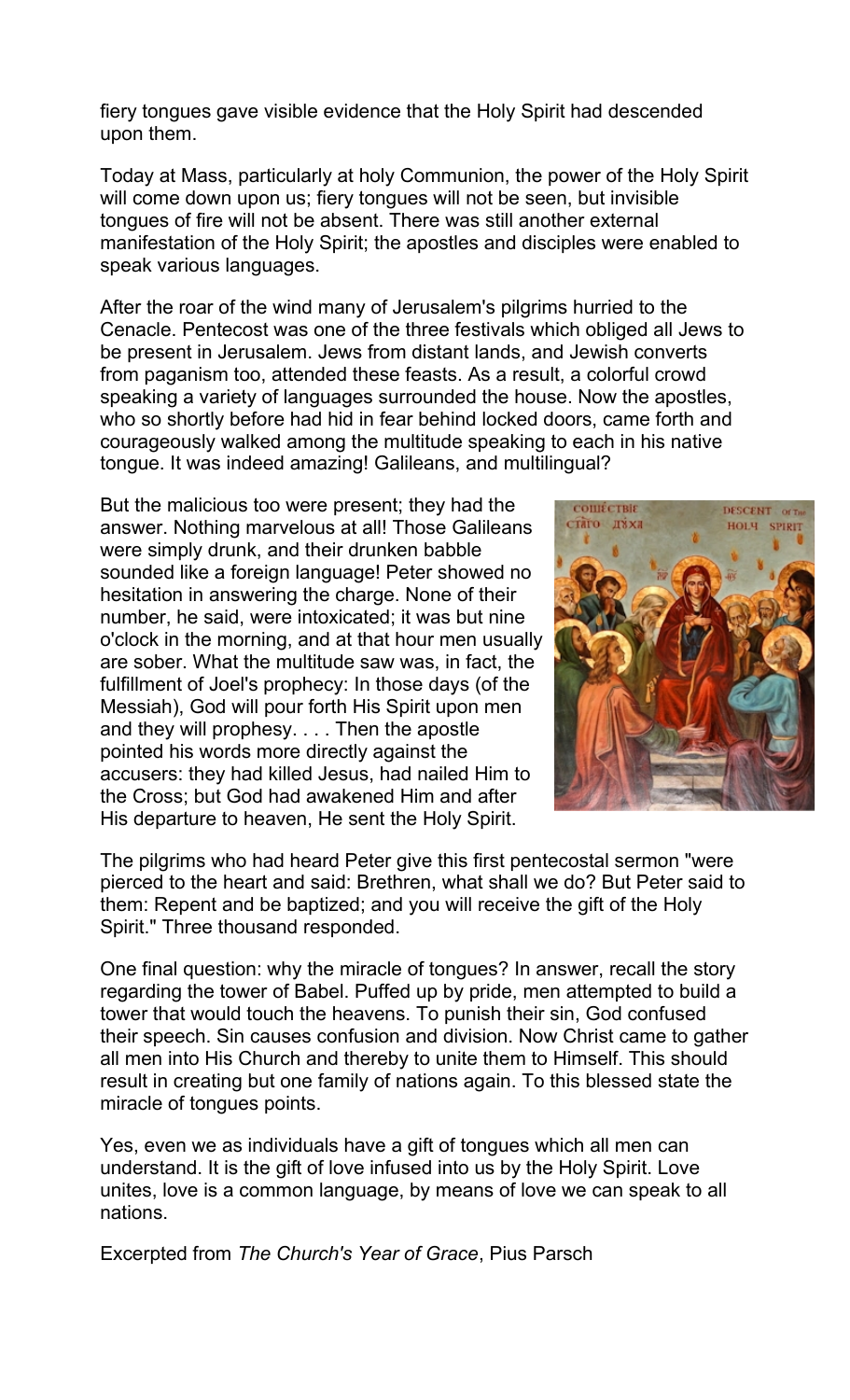## **Sacrament of Baptism please call the office: Rev. John Yake, I.V. Dei**

## **Instructors for baptism:**

Mary Fougere, SJB 902) 535-2699 Rose Pâté, SP (902) 302-7011 Vera Doucette, HGA (902) 785-4018

## **Sacrament of Matrimony**

Please call Fr. Yake six months prior to the wedding date. Call Family Service of Eastern Nova Scotia to register for upcoming courses 902- 849-4772. Ask for Tasia Boucher, thoucher@fsens.ns.ca

## **Note: The General Assembly of the priests of the Diocese of Antigonish will take place from Monday, June 6 to Tuesday, June 7 at 11:00AM.**

**Weekday Masses**

| <u>Tuesday, June 7, 2022</u>                                                       |                   |
|------------------------------------------------------------------------------------|-------------------|
| <b>SJB</b>                                                                         | 4:00 PM           |
| <u> Wednesday, June 8, 2022</u><br>SP                                              | 9:00 AM           |
| <u>Friday, June 10, 2022 </u><br><b>HGA</b>                                        | 11:00 AM          |
| <u>Saturday, June 11, 2022 </u><br>SH                                              | $4:00$ PM         |
| HGA<br>+ Anne Marie Cameron                                                        | 5:30 PM           |
| <u>Sunday, June 12, 2022</u><br><b>SJB</b><br>+ Alma Burke                         | 9:00 AM           |
| SP<br>+ Josephine LeRue                                                            | 10:30 AM          |
| <u>Receipts</u>                                                                    |                   |
| <b>Holy Guardian Angels</b><br><b>May 28, 2022</b><br>Envelopes & Loose<br>Candles | \$785.25<br>25.50 |
| <u>Total</u>                                                                       | \$810.75          |

# **St. John the Baptist**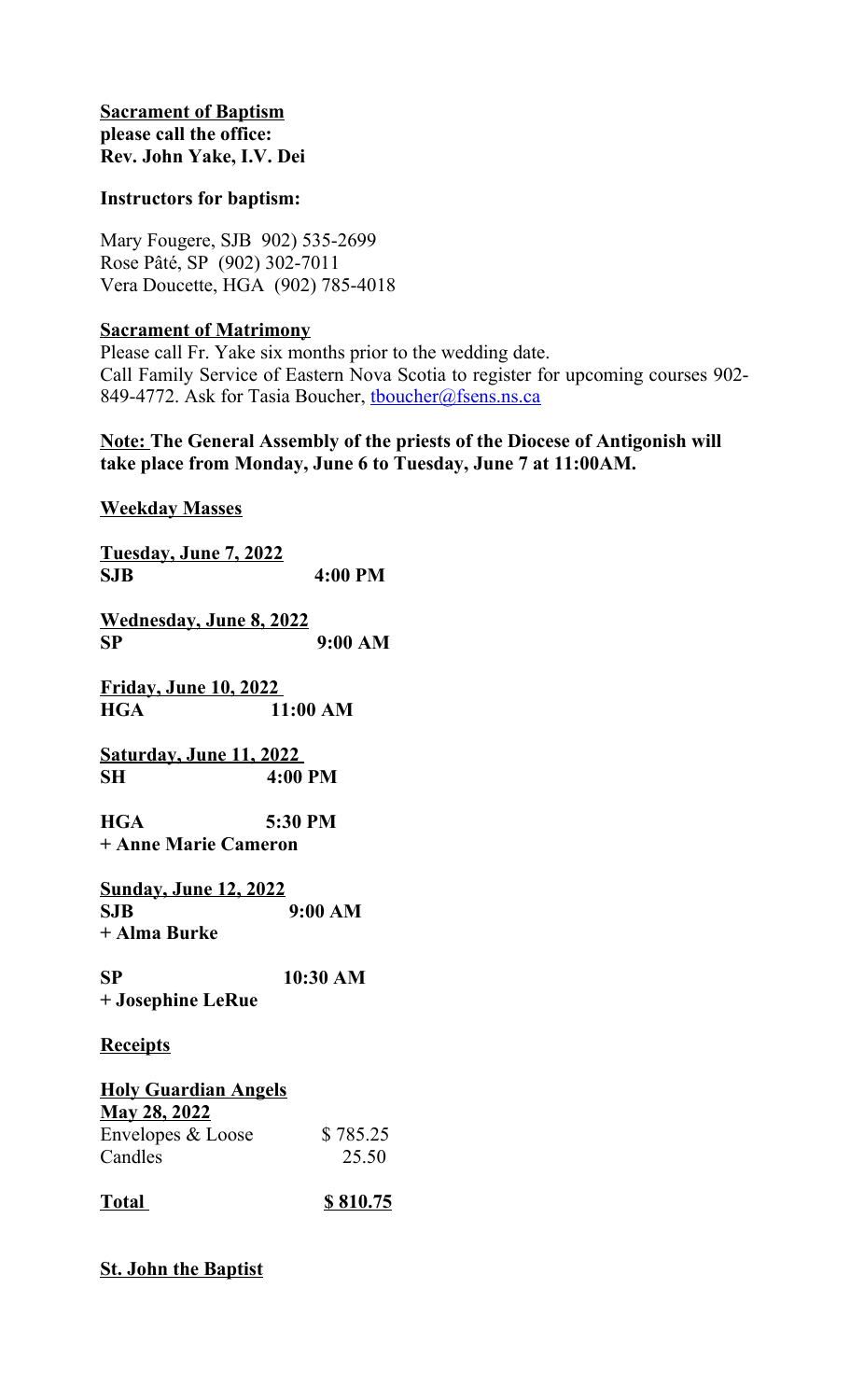## **May 29, 2022**

| Envelopes & Loose<br>Cemetery                                           | \$693.00<br>150.00                  |
|-------------------------------------------------------------------------|-------------------------------------|
| <b>Total</b>                                                            | \$843.00                            |
| St. Peter's<br><b>May 29, 2022</b>                                      |                                     |
| Envelopes & Loose<br>Candles<br>Parish Dues<br><b>Cemetery Donation</b> | \$720.00<br>12.05<br>5.00<br>130.00 |
| <b>Total</b>                                                            | 867.05                              |

# **COMMUNITY EVENTS**

**Retired Teacher Organization:** The Richmond Branch of RTO will be holding a Members Breakfast on June 15, at the St. Peter's and Area Lions Hall beginning at 9:30 AM. There will be no charge for Breakfast but members are asked to make a donation. All proceeds will be donated to victims of domestic abuse at **"Leaside Transition House".** A short meeting will follow at 10:00 am.

**Knights of Columbus Officers meeting** is on Thursday June 9th at 9:30 am at the glebe House in St. Peter's.

## **Richmond County Budget 2022/23**

Richmond Municipal Council passed its budget for 2022/23 themed "Investing in Communities, Infrastructure and Growth".

For the budget summary go tor Richmond Municipality's website at [www.richmondcounty.ca](http://www.richmondcounty.ca/) and see Budget 2022/23.

**Holy Guardian Angels Parish will mark a very important milestone** in the lives of parishioners and community members. Year 2023 signals the 200th anniversary of our diocesan membership, a notable contribution made by our ancestors to the spiritual and cultural life of our brothers and sisters. To honour their sacrifices and contributions we must recall their selfless service and decide how to preserve their memory. On Sunday afternoon, June 5th we invite you to gather at the L'Ardoise Community Centre to exchange ideas and suggestions as we commence planning for our 200th anniversary celebration. The time of our meeting is 2:00 PM.

**Knights of Columbus Yard Sale** will be on June 18<sup>th</sup> and 19<sup>th</sup> from 9:00 AM to 4:00 PM. We will be accepting donations of goods and maybe some help as **"Many hands make light work."**

**For all parishes:** The Richmond Co. Men's Choir is actively singing again. The men sing in a different parish in Richmond Co. one **Sunday/Saturday** of each month **(excluding July & August).** If you love to sing, come join us! They practice in the Louisdale Church every second week from 7:15 PM till 8:15 PM.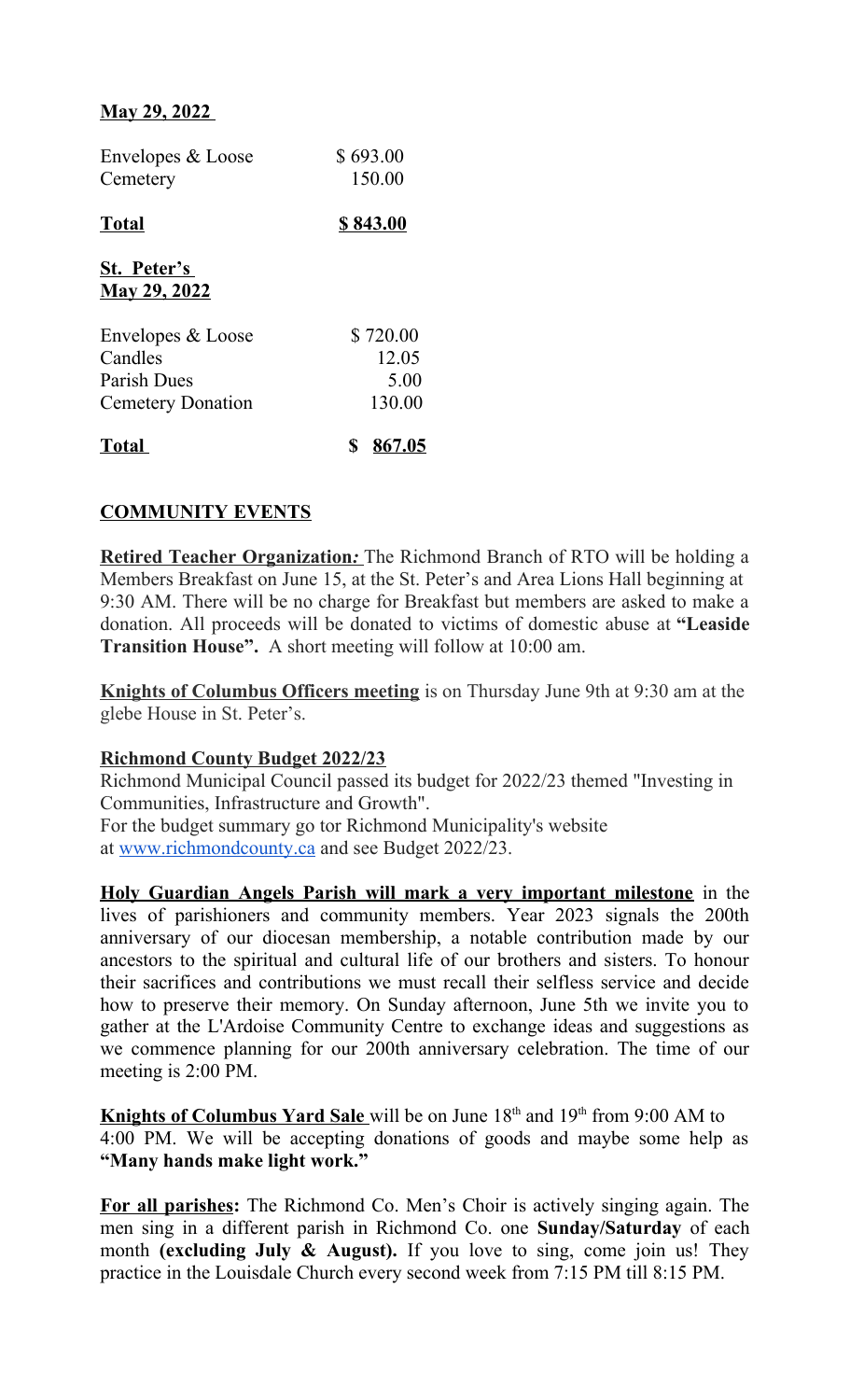### **Upcoming Events** 櫟 **Love in the Kitchen: A Recipe for Holiness**

The dinner table and the kitchen aren't just for making memories – they're where saints are created. This Corpus Christi weekend, June 18-19, Chalice is inviting everyone, from aspiring chefs to those who just like to eat (or enjoy a drink!), to a free online event, Love in the Kitchen: A Recipe for Holiness. Discover why our Catholic faith should have a place at every meal. Register today at chalice events.org/love-in[the-kitchen.](http://chaliceevents.org/love-in-the-kitchen) Bon Appétit!

For more information: [chalice.ca](http://chalice.ca/) 'Mama's Faith'

A tribute to mothers and their faith in stories and song.

#### **June 19, 4 pm (Atlantic time)**

#### **Virtual Nationwide Rosary for the Family**

In preparation for the 10th World Meeting of Families (WMF), the CCCB Standing Committee for Family and Life is hosting a live and nationwide Rosary for the Family via Zoom Webinar. The virtual event will be facilitated by several families from across the country. It is the hope that this moment will be an opportunity to gather at the national level in prayer as well as to witness alongside other faith-filled families. **To register for the Zoom event:**

 [https://cccb-ca.zoom.us/webinar/register/WN\\_R5OXeN5DRSuTDN6quptG4w](https://antigonishdiocese.us11.list-manage.com/track/click?u=46108c95b96680ff598b4aa1d&id=ced77d1d8b&e=60939d450d)

#### **June 24**

#### **Global Rosary Relay for Priests**

Worldpriest is inviting you once again to join us on June 24 (Feast of the Sacred Heart of Jesus) in the Global Rosary Relay to pray and offer the Holy Rosary for our Beloved Priests. On this special day, the entire globe will be united in prayer for our Priests. Last year, Canada won a special award from Worldpriest for Outstanding Participation and Promotion of the Global Rosary Relay. We are hoping to multiply our numbers even more this year.

You may pray the Holy Rosary in your home, gather in your parish church, as a prayer group, etc. For more information about Worldpriest/The Global Rosary Relay, please see: [www.worldpriest.com](https://antigonishdiocese.us11.list-manage.com/track/click?u=46108c95b96680ff598b4aa1d&id=4f9fab1a7e&e=60939d450d) If you are interested in joining us, please contact: Isabel Gillis (Canadian Worldpriest Representative) [4isabelgillis@gmail.com](mailto:4isabelgillis@gmail.com)

902-870-3831

**Now Open for the Season: Mother of Sorrows Pioneer Shrine Gift Shop, Mabou** The gift shop is now open daily from 1:00 to 4:00 pm. **Hours for the gift shop will be extended as of June 1 to 10:00 am to 4:00 pm.** The Shrine has been open for visitation throughout the winter, and remains open daily for visitation. Thank you for your support and we look forward to seeing you again. Inquiries: 902-945-2221

# **What Does Love Look Like?**

*From our Diocesan Council for Development & Peace*

Because all things are interconnected, each action, each gesture of kindness and